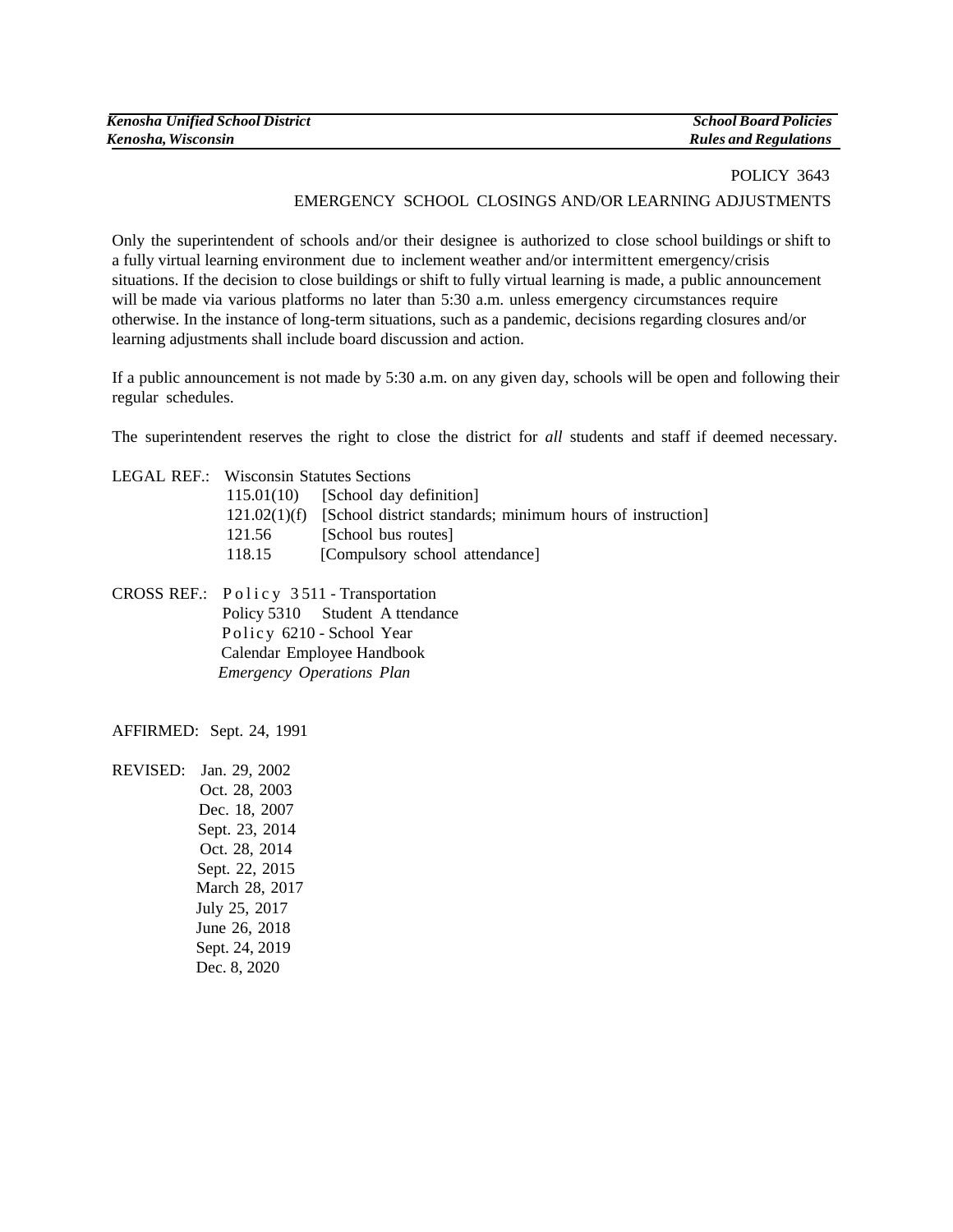| <b>Kenosha Unified School District</b> | <b>School Board Policies</b> |
|----------------------------------------|------------------------------|
| Kenosha, Wisconsin                     | <b>Rules and Regulations</b> |

#### RULE 3643

# EMERGENCY SCHOOL CLOSINGS AND/OR LEARNING ADJUSTMENTS

The district puts student safety first, which is why several factors are taken into consideration when determining whether to close buildings or shift to a fully virtual learning environment due to inclement weather and/or emergency/crisis situations, such as:

- Whether a weather warning has been issued and remains in effect at or after 5 a.m. of the day in question
	- o Warnings issued in advance are often canceled due to a change in storm systems and the district does not want to make decisions based on inaccurate data/information
- Whether there is a sustained wind chill of -34 degrees or lower
- Whether there is a sustained temperature of -20 degrees or lower
- Whether there is or will be a heavy accumulation of snow, especially during typical travel times to and from school
	- o Are streets and sidewalks clear?
	- o Are buses unable to run due to extreme cold or unplowed streets?
	- o Are driving conditions hazardous?
	- o Are there power or phone outages?

If school is not canceled or shifted to fully virtual learning and a parent/guardian believes their child is safer at home, the parent/guardian may keep their child home. Keeping a child home due to weather will be recorded as an excused absence on the student's record per Policy 5310 and Wis. Statute 118.15 so long as parents/guardians report the absence in a timely manner.

In the event schools are closed, shifted to fully virtual learning, or the arrival/dismissal time is changed due to inclement weather and/or emergency/crisis situations, an announcement will be made via text message to all families who have opted in to receive texts from KUSD and have a cell phone listed in Infinite Campus, the KUSD website (kusd.edu), KUSD Channel 20, Facebook.com/kenoshaschools, Twitter.com/KUSD, Instagram.com/Kenoshaschools, 262-359-SNOW (7669), FOX 6, WISN 12, CBS 58, local radio stations, and Kenosha News no later than 5:30 a.m. unless emergency circumstances require otherwise. If schools are closed, all after-school activities, including sports, fine arts and evening events, also will be canceled.

When KUSD schools are closed, no transportation will be provided to private and parochial schools.

#### FOUR PROCEDURES TO LOOK/LISTEN FOR

*Unless notified otherwise, Procedure 1 is in effect. Nothing prevents the district from enacting any of the procedures below on a case-by-case basis if impending emergencies/crises are isolated to individual schools/buildings.*

- **Procedure 1:** All schools in KUSD will be open today. Students and personnel are expected to attend.
- **Procedure 2:** All schools in KUSD will open two hours late, and school buses that transport students will be running approximately two hours late. There will be no a.m. or p.m. early childhood, speech impact or 4K classes.